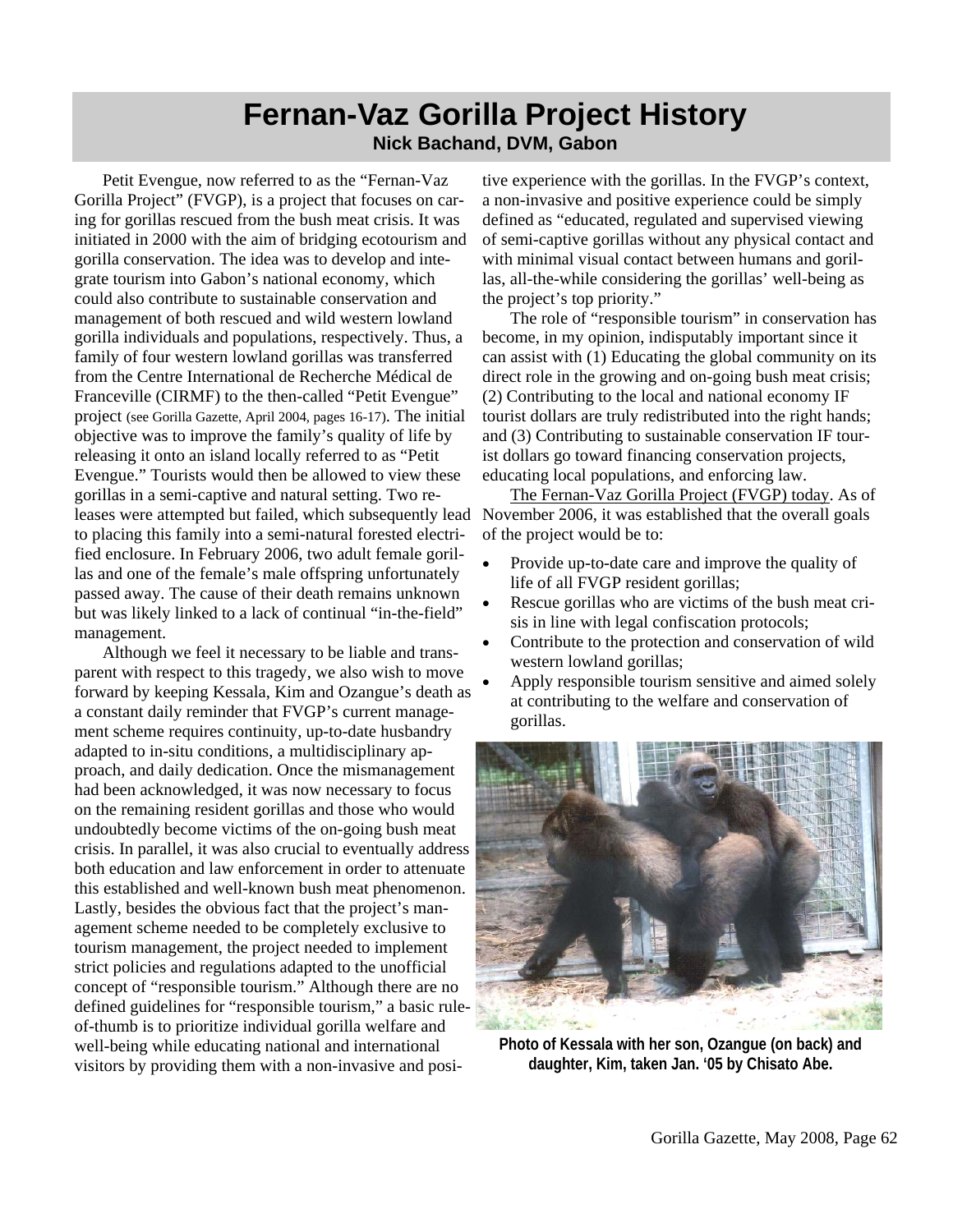As such, the following objectives were established;

- 1. Apply and develop up-to-date standards of care and protocols, respectively, adapted to rescued gorillas who become victims of the African bush meat trade;
- 2. Re-introduce orphaned gorillas using scientifically recognised guidelines (i.e. IUCN);
- 3. Provide formal training to local staff specific to gorilla husbandry and conservation;
- 4. Establish a scientific database on various parameters from rescued gorillas kept in semi-captivity;
- 5. Develop and build relevant housing infrastructures with well-defined capacities;
- 6. Develop and promote responsible tourism through policies, regulations and education;
- 7. Educate local populations on conservation;
- 8. Facilitate non-invasive research that aims to contribute to gorilla welfare and/or conservation;
- 9. Fight the bush meat trade through law enforcement using local and national authorities, and;
- 10. Develop a network with relevant experts and members of the global community.

In an ideal world, all gorillas orphaned by the bush meat crisis would return to the wild. Unfortunately, some of these gorillas have lost their critical survival skills and have become desensitized to the presence of humans. As such, these gorillas have lost their potential for reintroduction and are destined to a semi-natural captive setting within a sanctuary in their country of origin.

However, even for those orphaned gorillas with a promising re-introduction potential, the road ahead is a long, challenging and uncertain one.

The FVGP's rehabilitation Centre: Quarantine and Forest Education: As of October 2007, all incoming gorilla orphans go directly into isolation within a quarantine facility conceived and built for this precise purpose. The quarantine facility allows for a gradual integration of the orphan to his or her new surroundings including their keeper and, more importantly, allows for a series of health tests to be undertaken, with results that will hopefully ascertain a disease-free status, for the individual being screened for this will qualify this individual to the reintroduction program being currently developed. The minimum quarantine period is 3 months, but may be longer if clinical signs warrant an extended period. Many diseases, known as (anthropo-) zoonoses, can bi-directionally be transmitted between humans and gorillas. If no proper quarantine protocols are set in place and religiously followed, an orphan may unknowingly transmit a disease to other gorillas. The transmission of this disease may then compromise any gorilla's re-introduction potential, let alone be detrimental to gorillas and humans in the vicinity.

Once the quarantine period is finalized and an orphan is considered "disease-free", social integration and rehabilitation within the forest follow. Social integration is never straight forward and depends on each gorilla's temperament and behaviour. The most basic and essential requirement is a gradual approach tailored to each





**Orphanage and quarantine buildings.**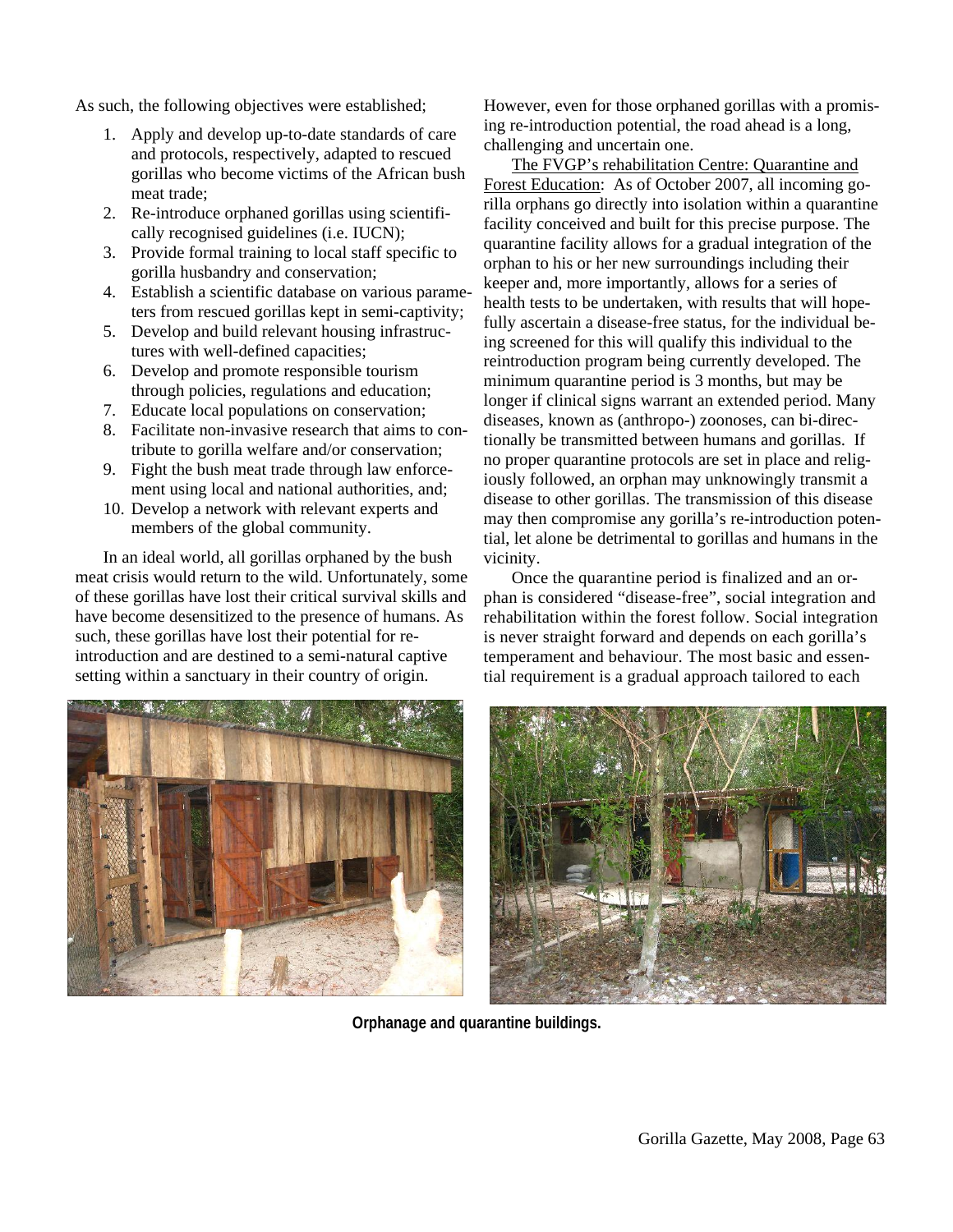gorilla's circumstances. Socializing young gorillas as early as possible is definitely the key to a higher level of success. But if done too early it may actually be more traumatic to the gorilla and compromise its long-term social success in a group. The immediate outcome of an integration process is unpredictable and can sometimes be very distressing to the "integrees," as well as for the hu-

mans externally involved. Knowing when to interfere (in as much as it should be minimized) is the biggest challenge. There's unfortunately no given recipe and so one must learn as one goes, using as gradual a process as is needed, which will depend on the individual gorilla and the group's individuals and social structure. As a general rule though, gorillas usually adapt well to each other with time by developing close ties or simply tolerating each other's presence. However, relationships between individuals in a given

group tend to be dynamic over time.

Once social integration has been accomplished, the group now starts the long road toward learning to function and adapt to its environment. At the FVGP, the orphans being rehabilitated go into the forest from 8:00 am until 5:30 pm everyday. They sleep in an orphanage at night since they are not yet confident within the forest. Anecdotally, it seems as though the orphans, depending on their previous experiences, appear to indirectly

teach each other different skills (i.e. nest building strategies, different plants and plant parts, danger avoidance such as snakes, etc.). Although this can never replace the role of one or more experienced adult gorillas, each orphan's bank of knowledge may be contributing, and indeed critical, to the group's long-term ability to function and survive in the wild, though again, this is purely anecdotal. The human keepers also try and add to this knowledge by showing them different food resources and introducing them to different biotypes on the island. Moreover, the keepers are being trained to minimise human contact to a level where simple TLC is allowed under stressful circumstances.





**Above: Silverback, Mabeke. Below: Orphans in the forest.** 

Our long-term goal within the rehabilitation centre is reintroduction. Phase I consists of 1. Quarantine, 2. Social integration, and 3. Supervised forest schooling. Phase II would consist of re-locating the orphans onto an island locally known as "Grand Evengue," which is located across "Petit Evengue." On this island, we would simulate what would eventually be done in the

> final phase, that of reintroduction on mainland. We are currently developing a reintroduction program proposal, but no definite plans have been established as of yet.

> The sanctuary consists of a 4,000 sq.m. forested electrified enclosure. Mabeke, a 27-year-old silverback who lived at the CIRMF for 20 years, shares the enclosure with two other males: Owendja, a 6 year-old male juvenile and Izowuet, a 4 year-old male juvenile. In the last year, a number of 8 local staff

> > has been specifically trained in gorilla husbandry. A number of individuals were "trialed," but only a few have made "the cut" as not everyone is able to work with these sensitive animals. Two of these 8 gorilla keepers remain daily at Mabeke's enclosure. They provide the sanctuary gorillas with 5 daily feedings and take observations every 15 minutes from 7:45 am until 5:30 pm. Observations are taken on nutrition, basic behaviour, activities, as well as various clinical signs that the keep-

ers have been trained to recognise. It is well known that gorillas are resilient individuals and tend to instinctively hide their clinical signs. We have developed, over the last 15 months, statistical data on each individual's average daily feeding, resting and activity level as percentages spent performing these throughout the day. We are assessing whether this may help us detect health concerns by assessing more than 5% deviations in these established values as disease indicators. The number of kilocalories ingested by each gorilla is also estimated by the keepers at the end of each day for comparison with standardized and recommended kilocalorie intakes where weight, age and health status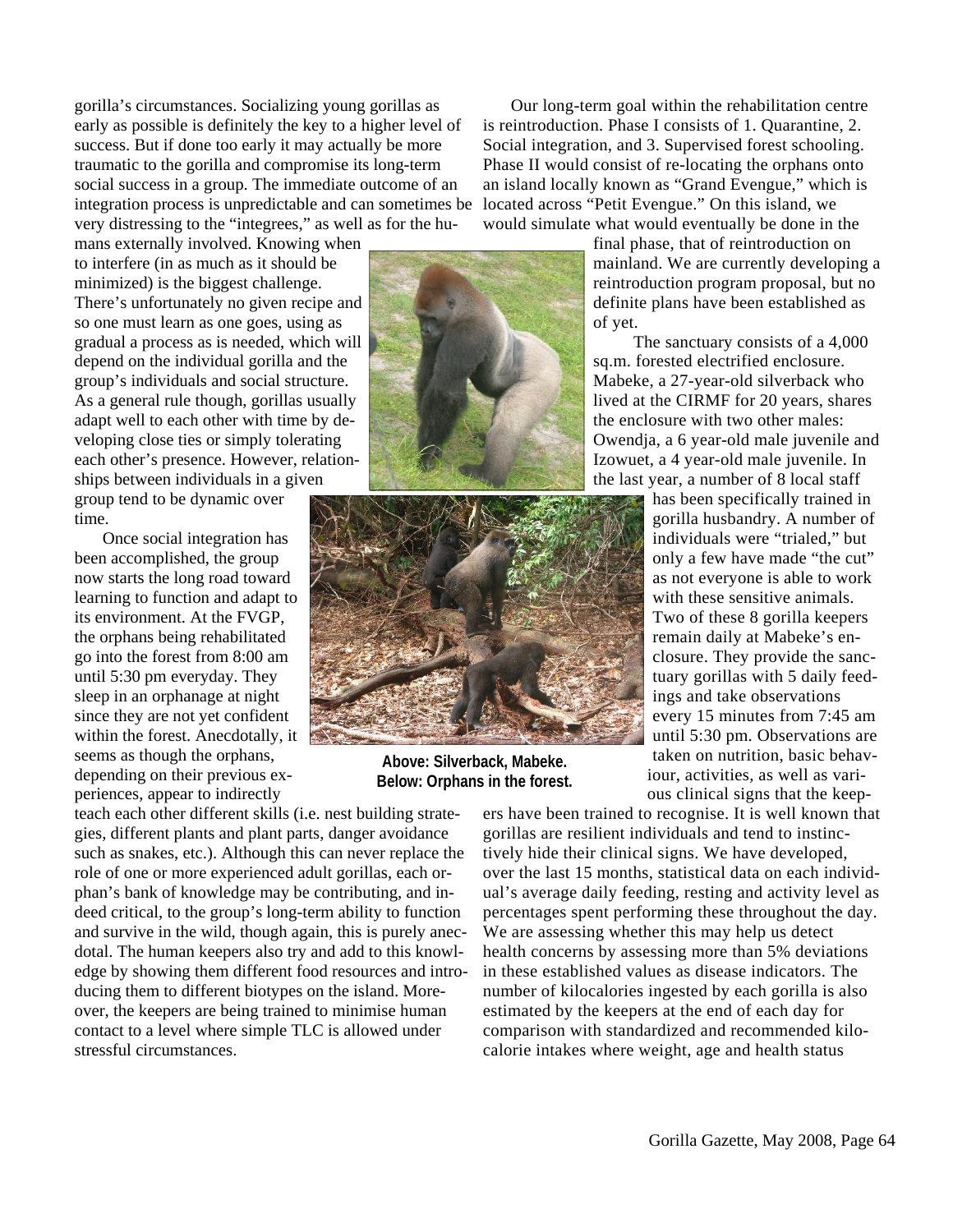are taken into consideration. The keepers are trained to evaluate the quantity, quality and variety of foods offered to the gorillas as part of a sound nutritional program. They also provide the on-site veterinarian with both a verbal and written report at the end of each day, at which point in time discussions are held with the goal of improving any aspect of the project's daily operations.

With respect to tourism, a maximum of two 30 minute guided and supervised visits are allowed per day taking into consideration the gorillas' feeding times and resting periods during which time no tourists are allowed. A mandatory conservation lecture is held prior to each visit at which time visit regulations are also communicated and reminded to the visitors. A maximum number of 8 visitors are allowed per visit, and all children below 15 years of age are required to wear a face mask. Only one visit per visitor per day is allowed, and rarely is there more than one visit per day.

With respect to the orphans being rehabilitated in the forest, only one 30-minute daily visit is allowed very

early in the morning. The orphans are viewed from within an enclosure which has the only purpose of preventing human contact. Human contact is not allowed so as to (1) Prevent and minimize disease transmission, (2) Minimize stress, and (3) Minimize sensitization to the presence of humans in light of a future potential reintroduction in the wild.

Curbing the bush meat trade; the on-going challenge: It is well-known that every great ape conservation project is as successful as their efforts to curb the bush meat and live animal trades. Thus, a successful conservation project will eventually be one where no more individuals, under the right circumstances, require human assistance and that the species these sanctuaries are fighting to conserve even-

tually survive in a sustainable way in the wild. Unfortunately, and I specify unfortunately because it is a reflection of the on-going bush meat crisis, the FVGP has rescued four young gorillas since November 2006. It has done so, however, within the limits of the project's carrying capacity. It is quite challenging to respect what is lightly termed "carrying-capacity" since the bush meat

crisis does not discriminate timing and ideal scenarios. And although there is no specific definition of what a sanctuary's "carrying-capacity" should be, the FVGP has focused on the following parameters for each incoming gorilla orphan:

- 1. Project's financial budget;
- 2. Available infrastructures (the limiting factor being the quarantine facility since it is the first step of the rehabilitation process);
- 3. Number of available and adequately trained staff;
- 4. Social demography of the project's current gorilla group destined for re-introduction unless lifelong semi-captivity is otherwise a viable option;
- 5. Implementation of legal confiscation procedures using local and national authorities aiming at curbing the live animal trade.

However, it must be mentioned, in defence of all projects where the carrying capacity has been reached and perhaps even exceeded, that it is challenging to refuse any victim of the bush meat crisis. And this is why it is im-

> portant, through organizations like the Pan African Sanctuary Alliance, for any project to continually be in touch and develop standardized procedures for maximising the successful placement of any great ape orphan. Most importantly though, it is also important for any project to develop sustainable and long-term strategies that will contribute to preventing other orphans from entering this repetitive cycle of the bush meat crisis through both education and law enforcement. But even then, within the field, it's not as straight forward as one would think.

> SO, can tourism play a role in curbing the bush meat crisis? The answer is not straight forward either. But responsible tourism CAN play



**Orphan and caregiver.** 

an important role in conserving gorillas and other threatened species. It can do so by promoting and developing educational campaigns; by contributing to the local and national economies; and by helping in-situ conservation projects educate the global community and enforce law. The sound and responsible management of any given eco-tourism-driven conservation project is challenging and requires continual re-thinking.